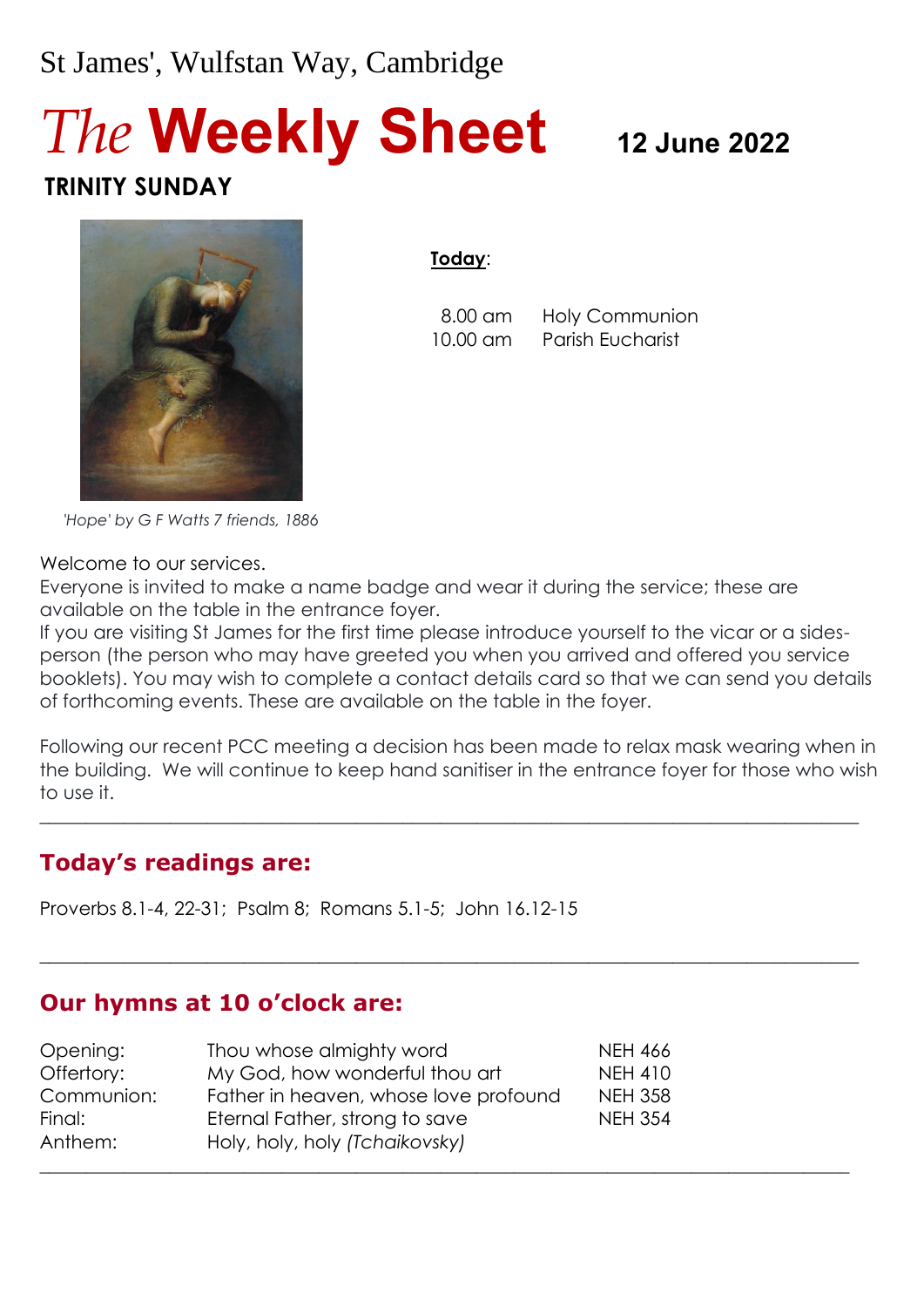#### **Collect for today**

Holy God, faithful and unchanging: enlarge our minds with the knowledge of your truth, and draw us more deeply into the mystery of your love, that we may truly worship you, Father, Son and Holy Spirit, one God, now and for ever.

#### **This Week:**

| Monday 13th    | 9.15 am           | Morning Prayer in Church                |
|----------------|-------------------|-----------------------------------------|
|                | 10.00 am          | <b>Meditation Group</b>                 |
| Tuesday 14th   | $2.30 \text{ pm}$ | Hymn Service at Cherry Hinton Care Home |
| Wednesday 15th |                   | No mid-week Eucharist                   |
| Friday 17th    | 9.15 am           | Morning Prayer in Church                |
|                | $4.00 \text{ pm}$ | 'Flames at St James'                    |
|                |                   |                                         |

#### **Dates for your Diary:**

| Wednesday 22nd<br>Monday 27th | 7.30 pm<br>$2.00 \text{ pm}$ | PCC Sub Committee (Communications) in Study Centre<br>Staff Meeting via Zoom |
|-------------------------------|------------------------------|------------------------------------------------------------------------------|
| Sunday 3 July                 | 8.00 am                      | Holy Communion (BCP)                                                         |
|                               | 10.00 am                     | All Age Service led by GenR8                                                 |
| Thursday 7 July               | 7.30 pm                      | PCC Meeting, in-person/Zoom tbc                                              |
| Sunday 17 July                | 10.00 am                     | St James Day Festival service and farewell to Anne Strauss                   |

\_\_\_\_\_\_\_\_\_\_\_\_\_\_\_\_\_\_\_\_\_\_\_\_\_\_\_\_\_\_\_\_\_\_\_\_\_\_\_\_\_\_\_\_\_\_\_\_\_\_\_\_\_\_\_\_\_\_\_\_\_\_\_\_\_\_\_\_\_\_\_\_\_\_\_\_\_\_\_\_\_\_\_

# **Proverbs 8.1-4, 22-31**

#### **The Gifts of Wisdom**

Does not wisdom call, and does not understanding raise her voice? On the heights, beside the way, at the crossroads she takes her stand; beside the gates in front of the town, at the entrance of the portals she cries out: 'To you, O people, I call, and my cry is to all that live.

#### **Wisdom's Part in Creation**

The LORD created me at the beginning of his work, the first of his acts of long ago. Ages ago I was set up, at the first, before the beginning of the earth. When there were no depths I was brought forth, when there were no springs abounding with water. Before the mountains had been shaped,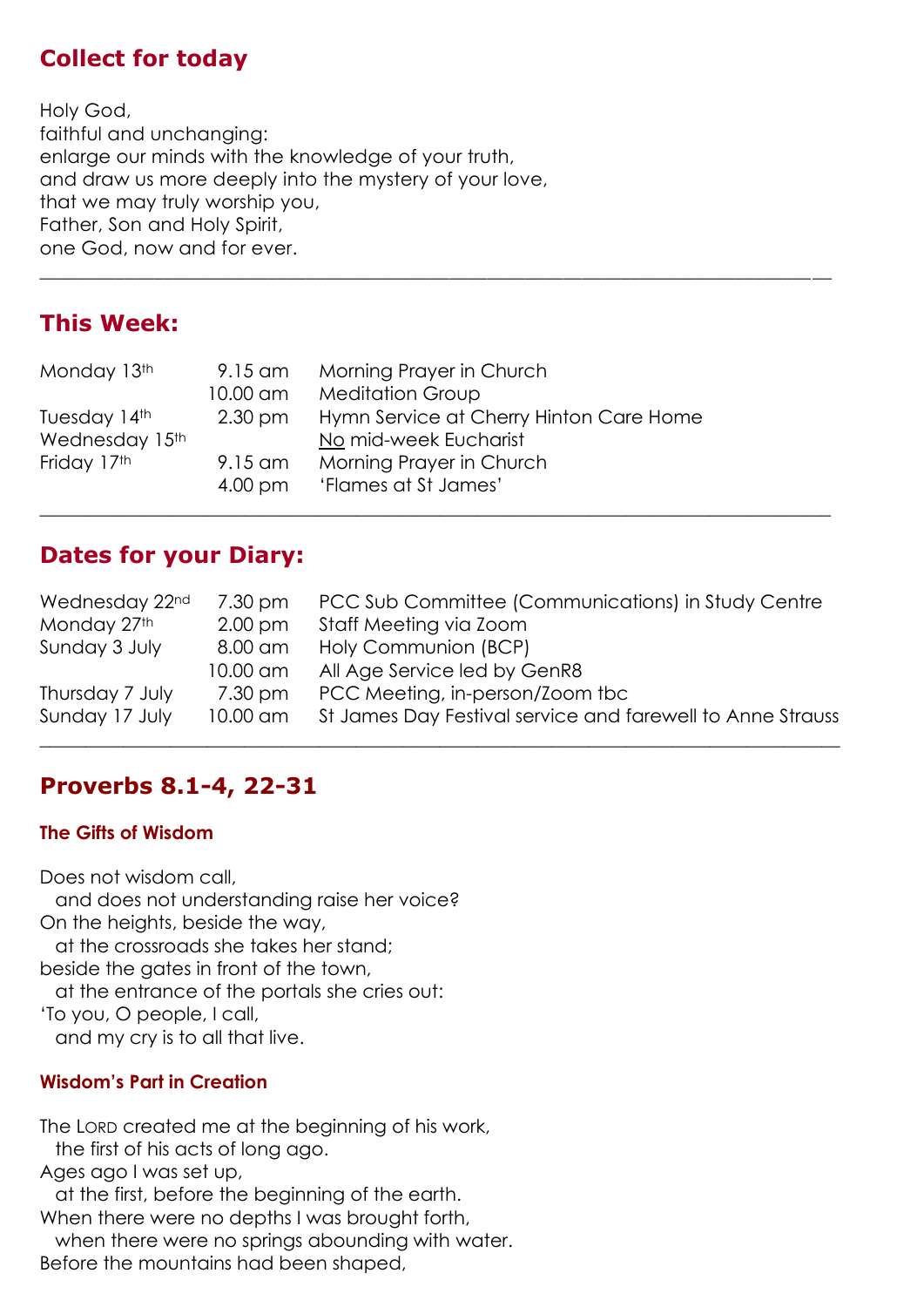before the hills, I was brought forth when he had not yet made earth and fields, or the world's first bits of soil. When he established the heavens, I was there, when he drew a circle on the face of the deep, when he made firm the skies above, when he established the fountains of the deep, when he assigned to the sea its limit, so that the waters might not transgress his command, when he marked out the foundations of the earth, then I was beside him, like a master worker; and I was daily his delight, rejoicing before him always, rejoicing in his inhabited world and delighting in the human race.

#### **Psalm 8**

*O / Lord our / governor, How glorious is your / name in / all the / world!* Your majesty above the / heavens is / praised Out of the / mouths of / babes at the / breast. You have founded a stronghold a/gainst your / foes, That you might still the / enemy / and the a/venger. When I consider your heavens, the / work of your / fingers, The moon and the / stars that / you have or/dained. What is man, that you should be /mindful / of him; The son of man, that / you should / seek him / out? You have made him little / lower than the / angels And / crown him with / glory and / honour. You have given him dominion over the/ works of your hands And put / all things / under his / feet, All sheep and oxen, Even the wild/ beasts of the ; field, The birds of the air, the fish of the sea And whatsoever / moves in the / paths of the / sea. *O / Lord our / governor, How glorious is your / name in / all the / world!* \_\_\_\_\_\_\_\_\_\_\_\_\_\_\_\_\_\_\_\_\_\_\_\_\_\_\_\_\_\_\_\_\_\_\_\_\_\_\_\_\_\_\_\_\_\_\_\_\_\_\_\_\_\_\_\_\_\_\_\_\_\_\_\_\_\_\_\_\_\_\_\_\_\_\_\_\_\_\_\_\_\_\_\_\_\_\_\_

#### **Romans 5.1-5**

#### **Results of Justification**

Therefore, since we are justified by faith, we have peace with God through our Lord Jesus Christ, through whom we have obtained access to this grace in which we stand; and we boast in our hope of sharing the glory of God. And not only that, but we also boast in our sufferings, knowing that suffering produces endurance, and endurance produces character, and character produces hope, and hope does not disappoint us, because God's love has been poured into our hearts through the Holy Spirit that has been given to us.

\_\_\_\_\_\_\_\_\_\_\_\_\_\_\_\_\_\_\_\_\_\_\_\_\_\_\_\_\_\_\_\_\_\_\_\_\_\_\_\_\_\_\_\_\_\_\_\_\_\_\_\_\_\_\_\_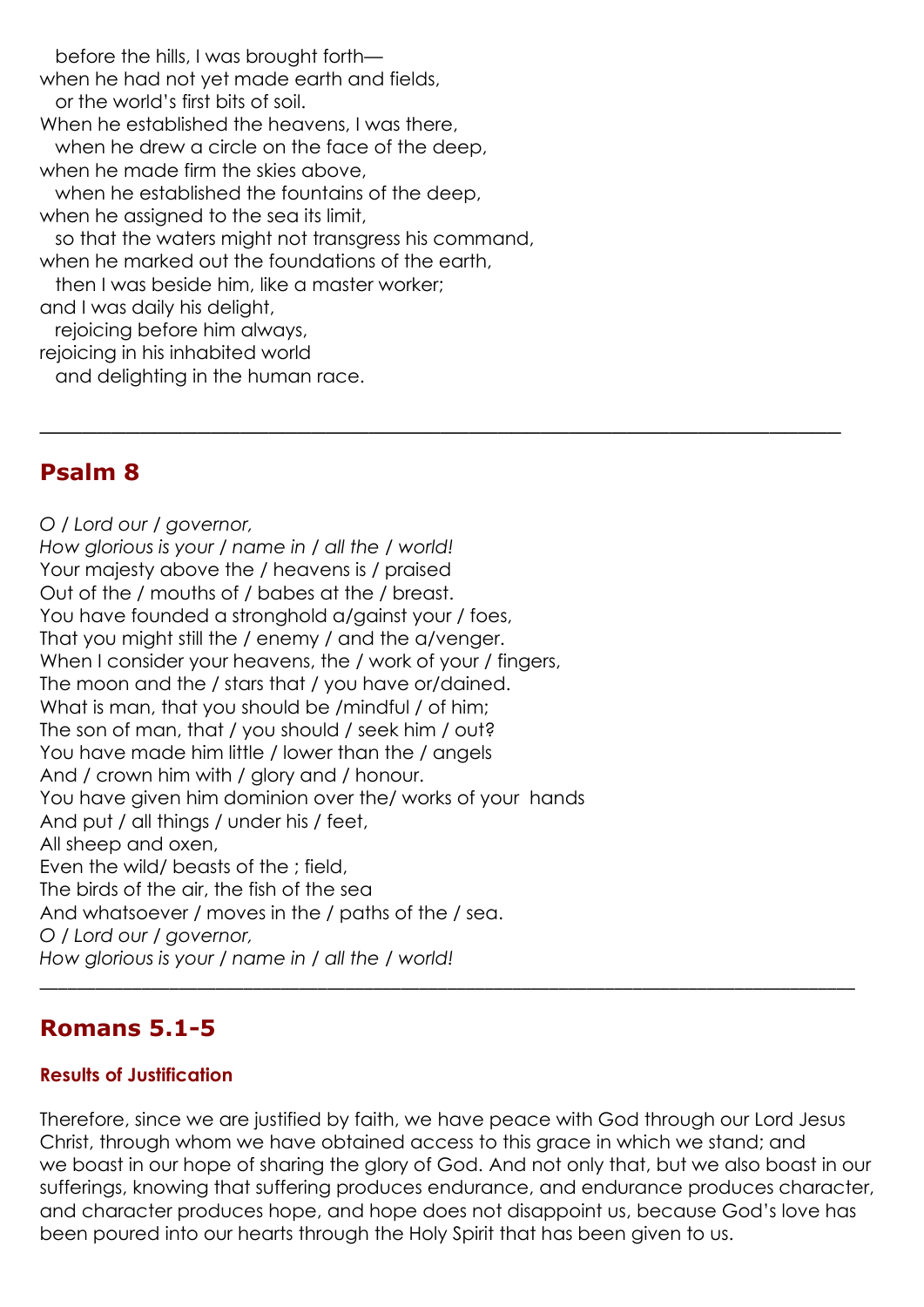## **John 16.12-15**

'I still have many things to say to you, but you cannot bear them now. When the Spirit of truth comes, he will guide you into all the truth; for he will not speak on his own, but will speak whatever he hears, and he will declare to you the things that are to come. He will alorify me, because he will take what is mine and declare it to you. All that the Father has is mine. For this reason I said that he will take what is mine and declare it to you.

 $\_$  , and the set of the set of the set of the set of the set of the set of the set of the set of the set of the set of the set of the set of the set of the set of the set of the set of the set of the set of the set of th

## **Readings for next Sunday, 19 June (1st Sunday after Trinity)**

1 Kings 19.1-4 [5-7] 8 – 15*a*; Psalms 42, 43 [or 42 or 43]; Galatians 3.23-end; Luke 8.26-39

Thank you to everyone involved with our **Platinum Jubilee event**; the planning, decorating, serving refreshments, clearing away etc. A BIG THANK YOU.

 $\_$  , and the set of the set of the set of the set of the set of the set of the set of the set of the set of the set of the set of the set of the set of the set of the set of the set of the set of the set of the set of th

We will be leading a **hymn service at Cherry Hinton Care Home** this Tuesday (14 June) at 2.30 pm. Usual safety precautions needed please.

There will be **no mid-week Eucharist** this Wednesday (15 June) as the church is being used for a training event.

There will be a '**Flames at St James'** on Friday 17 June at 4 pm for primary school aged children and their parents.

On Sunday 3 July **GenR8 will lead our 10 o'clock All Age** service with storytelling, music and reflection. Peter Judd will preside at 8 o'clock Holy Communion.

On Sunday 17 July we will hold our **St James Patronal festival service** at 10 o'clock and say farewell to Anne Strauss.

For anyone visiting the church or attending services there is **a wheelchair** available for use stored in the cloakroom next door to the church office.

**A reminder to anyone who needs access to the church during the week to** check the Room Hire sheet (displayed on the noticeboard opposite the office) to see if there are any groups using the building at the time you wish to enter.

**Greenbelt Festival** at Broughton House near Kettering, 26-29 August. The organisers are looking for **volunteers aged 16+ to work as stewards** during the event. Groups of friends applying to be on the same stewarding team can be accepted, will get a festival day ticket for free, daily meal voucher allowances, free tea and coffee, free showers and a subsidised festival tee-shirt. Volunteering at Greenbelt can be accredited towards DofE and other award schemes. Interested? Look out for the link which was sent out with our Weekly Update email or contact Rev'd Ros Hunt at [oreoros8@gmail.com](mailto:oreoros8@gmail.com)

If you would like to add your name to our **prayer list of names that appear on the back of the weekly sheet,** please let Caroline in the office know. It would be lovely to include the names of newcomers to our congregation but also the names of others who regularly worship with us but may not have forwarded their wish to be included on the list. Email Caroline at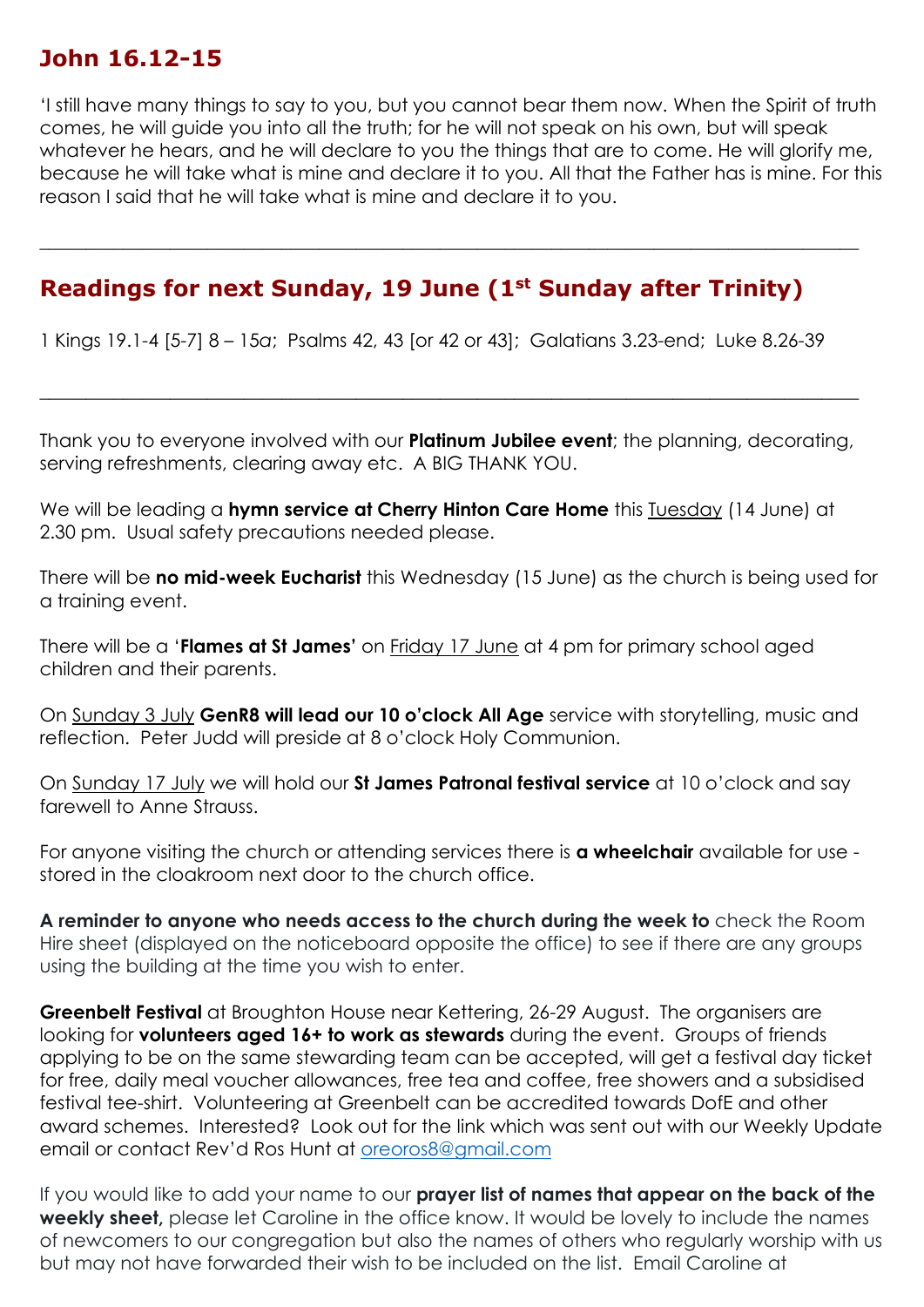**The Office** is open on Wednesday and Thursday this week, usual office hours, 9.15 am – 1.15 pm. Caroline will be working from home on Monday.

The '**Community Hub'** is open regularly on Saturdays, 10.30 – 12 noon. The range of food on offer is limited but the basics are available, including refrigerated items, for those who are struggling to pay for provisions.

Tea and coffee from the Nave has returned - offering people the chance to chat alongside food collection.

 $\_$  , and the set of the set of the set of the set of the set of the set of the set of the set of the set of the set of the set of the set of the set of the set of the set of the set of the set of the set of the set of th

# **A prayer for Ukraine**

God of peace and justice,

we pray for the people of Ukraine today.

We pray for peace and the laying down of weapons.

We pray for all those who fear for tomorrow,

that your Spirit of comfort would draw near to them.

We pray for those with power over war or peace,

for wisdom, discernment and compassion

to guide their decisions.

Above all, we pray for all your precious children, at risk and in fear,

that you would hold and protect them.

We pray in the name of Jesus, the Prince of Peace.

Amen.

*Archbishop Justin Welby Archbishop Stephen Cottrell*